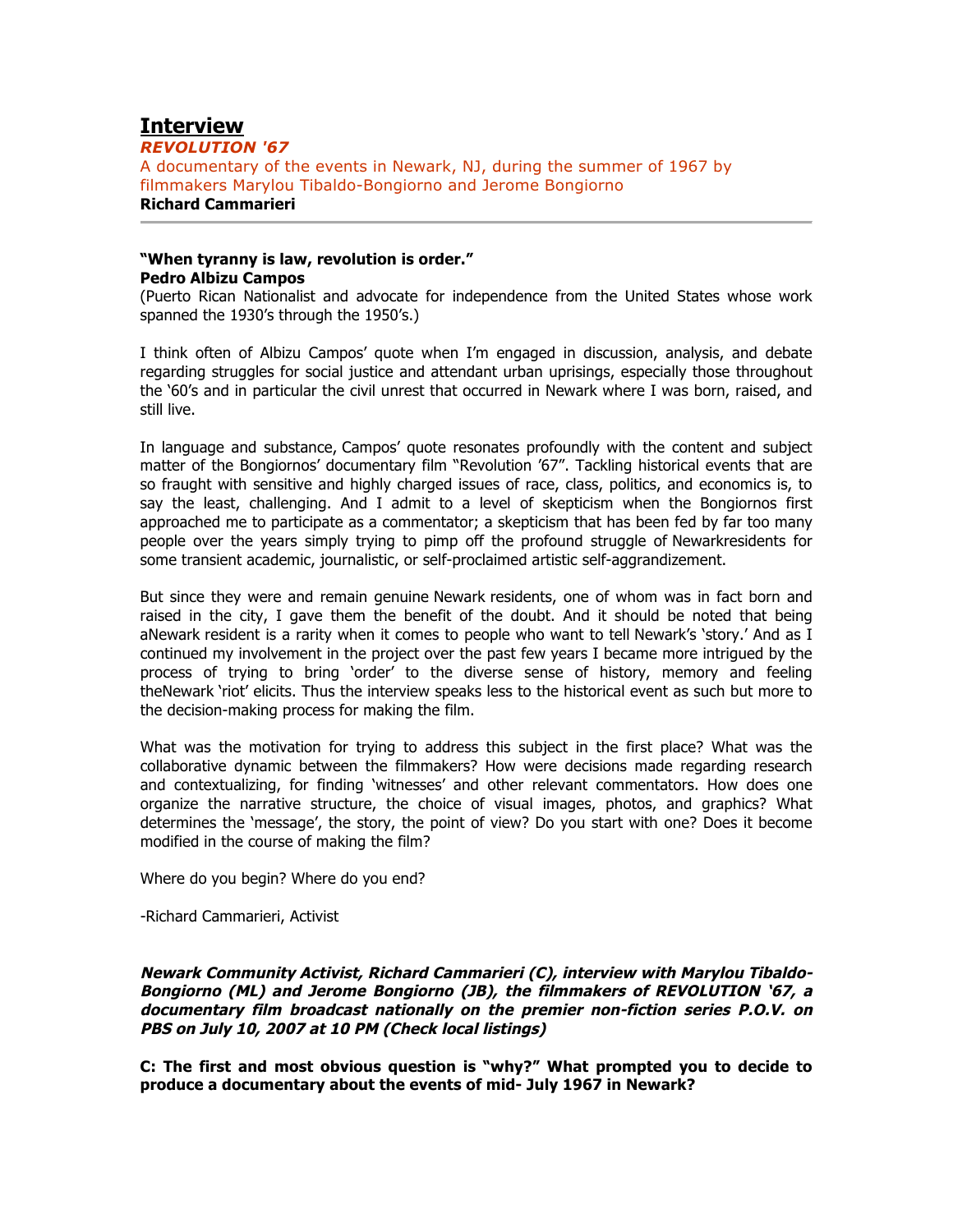**ML:** As a lifelong resident of Newark - just like you, Rich - I was always troubled by the question of "What happened in Newark during that summer of 1967? Why hasn't the city recovered? What can we learn from the past?" And the burning question of "Why? Why did it happen?" I never understood that. And when I thought I understood it, when we made a short film, people like yourself raised the question of the myth of the black sniper - which we did not know was even a question mark--

**JB:** I live here and wanted to know why Newark is suffering and how it got that way.

# **C: Do you see resonance in your exploration of what happened in Newark in terms of other events like it, like Detroit and Los Angeles and a variety of other cities? In fact, there were uprisings in cities in New Jersey...Montclair, Plainfield...**

**JB:** Yes, it seems like the same story everywhere. There's corruption and the political structure doesn't seem to be interested in helping the people that need help the most and eventually it gets out of control and there's a riot. But, in the 60s, riots were happening all over the place, and maybe people saw that as something that they could do. Because you don't see that today. Why don't we see that today? A riot or rebellion against the government, isn't it something that people would still do?

**ML:** Certainly after Katrina--

**JB:** --Because things don't seem to be better.

**ML:** Riots do erupt today. There's Paris.

## **C: Some people suggest that some of the social policies since the 60s were enough to tamp down the contradictions and the hardship to a point where people don't quite get to a level of rising up. I mean obviously that didn't stop people inLos Angeles in the early 90s. Do you have any point of view on that?**

**JB:** When the LA riots happened, riots didn't erupt in 150 other cities, like we experienced in 1967. Maybe there are no activist groups fomenting rage like in the sixties. Agitators. Those groups may have helped to create a higher level of expectation. Plus, you know, there was the draft in the sixties and that brought people into the streets.

**ML:** The draft was a major issue.

**JB:** Yes, it's the sixties and you're all pissed off because you're a kid and you might get drafted and sent off to die in a war in Vietnam, and you're taking it to the streets, burning your draft card. And let's say you're poor and living in Newark and thinking "I'm pissed off about my living conditions and I can do that, too. I can take it to the streets." That could be a reason why there were lots of riots in '67. People saw it as viable protest. But I think the lack of rioting today is due to apathy. Plus, today, with the stranglehold gangs have on a place likeNewark, turning to the drug trade for diversion and money has also dampened the necessity to riot.

# **C: Aside from your wondering about what happened and why it happened, was there something deeper, more emotional in terms of your interest in making this film?**

**ML:** When I tell people I live in Newark, I get a blank glazed look followed by silence.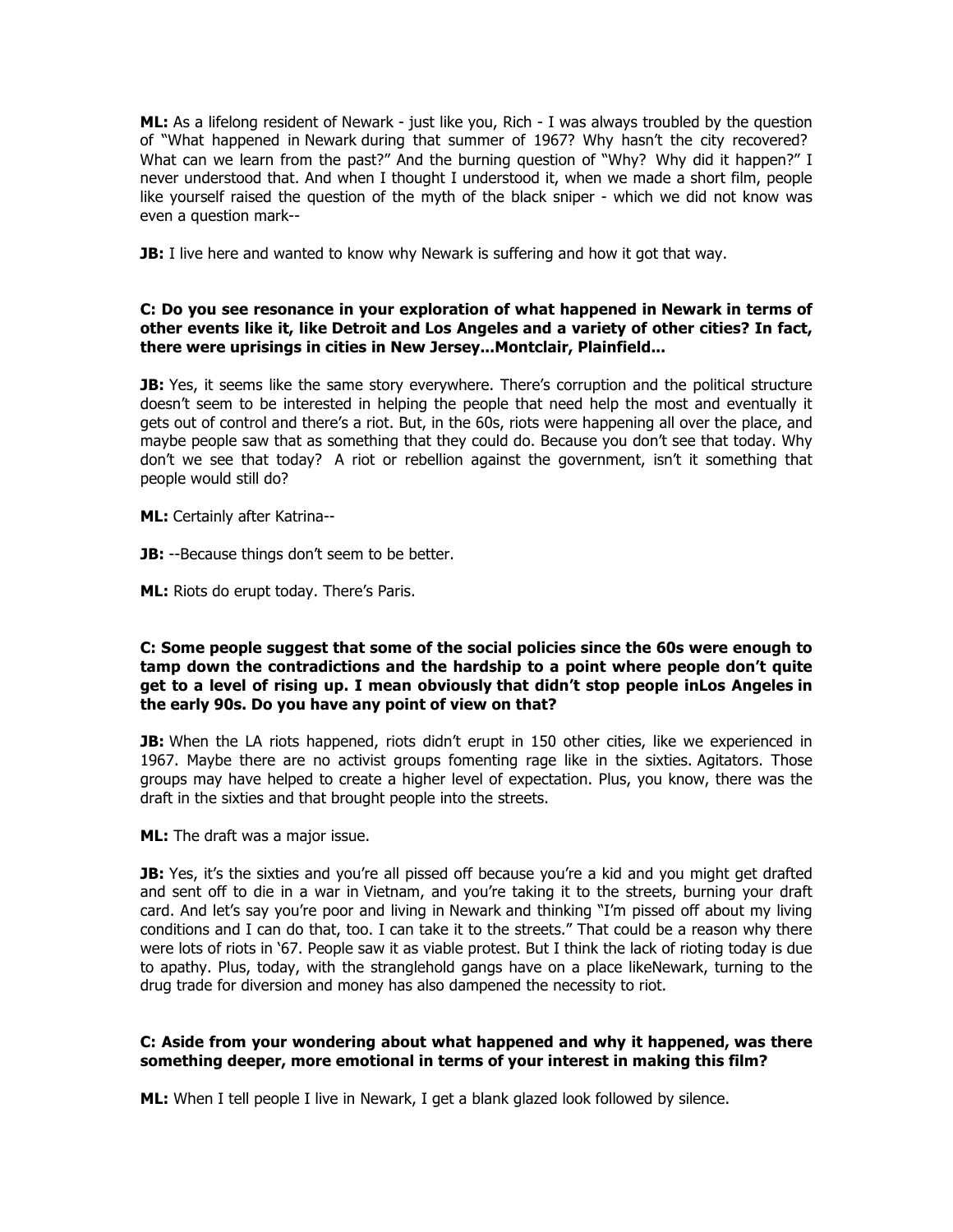#### **C:** Like, "You live where?"

**ML:** Exactly. So, that reaction to my home leads to frustration and anger and you try to funnel that in a constructive way, like making a film, to try to make things better.

# **C: And you made this film together, working as a husband and wife team. How difficult is that?**

**JB:** It isn't, just the opposite.

**ML:** We rely so much on each other, in order to complete the process. Producing is what I do, which means getting the funding, and I also direct. Jerome shoots and edits and does animation and sound design. So there is a complete balance. And we work many hours a day, seven days a week.

## **C: Were there issues percolating in your mind before or were they generated as you were making the documentary?**

**ML:** We started very naively, with just the sniper question. Then we started to get involved deeper and deeper with our interviewees who led us to other people. As an example, we didn't know Tom Hayden was in the city then. We saw his book "Rebellion in Newark" and realized he lived here and was working as an activist from 1964-68. We didn't know anything about that, so we said, "Let's talk to him."

Even though Amiri Baraka is a famous son of Newark, we didn't know what he was doing at that time. We wanted details about daily life. This led us to people like George Richardson, who gave us a perspective of what was happening in the years that led up to 1967 and what progress was being made by black activist groups in the city. So you could say the process of making this film began academically, with research that led us to eyewitnesses and historians, who led us to more people, more questions, some answers, and finally to an analysis of Newark today.

**JB:** Right. People were giving responses to questions we hadn't asked. When we transcribed them, we were unaware of this information, and we had to do more research and that broadened our perspective, going all the way back to slavery. Which we hadn't intended to do. I also had to create animation to illustrate some story points that had no archival footage.

**ML:** The animation became an integral part of this film.

**JB:** And got better as the film progresses because I learned how to animate better.

**All:** (Laughter.)

#### **C: How did you decide who to speak with?**

**ML:** The first people we went to were the historians to give us some kind of frame work for the "hindsight look at history."

## **C: Who were some of the historians?**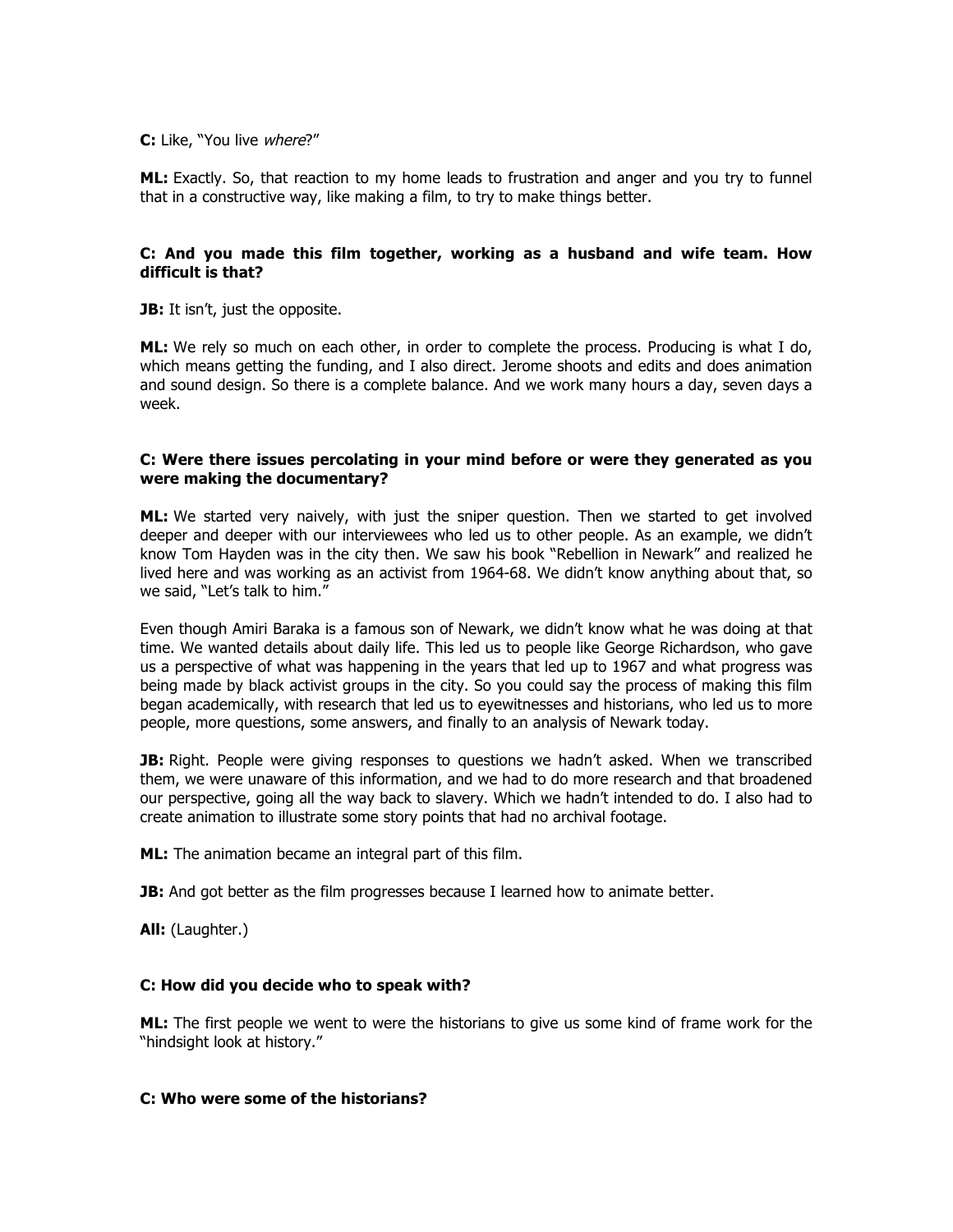**ML:** Ken Jackson, Clem Price, and Charles Cummings had studied Newark extensively over many years, and Nell Painter provided the historical context of slavery and the great migration.

We were trying to understand how Jim Crow laws and bank redlining, which you discuss in the film, had an effect on people's lives. You actually talk about the fact that if this red line was drawn around a block indicating one black family or one Jewish family that there would be no mortgages or insurance given on those properties. I didn't know that the federal government had made such a concerted effort to prevent--

**JB:** --To get people out to the suburbs. Buy more cars, use more gasoline.

**C:** The GI Bill sometimes was described as a "white affirmative action" type program.

**JB:** (laughs)

**ML:** Exactly.

#### **C: Let's talk about the editing.**

**ML:** We started with the chronology of events.

**JB:** July 12th through the 17th, the days of the riot.

**ML:** But interspersed with the chronology are "diversions."

**JB:** We experimented with one day of the riot, then went backwards in time. Second day, back in time. By the time you reach the last day, we've covered decades leading up to the riot.

# **C: So you made a concerted effort, in terms of the narrative structure, to put as much historical context as possible. But the one thing I have to admit, I'm impressed that it is just not a historical context of Newark, but it is also a much broader historical context of the issues that resulted in--**

**JB:** --We didn't do that on purpose. It just so happens that all major cities that had riots or rebellions share a remarkably similar history.

**ML:** We're seeing an incredible parallel amongst these cities. Some people from Detroit saw the film and told us, "This is our story - then and now. Just change the photos." It's usually the same story: corruption, poverty, some spark that provoked it. But one of the biggest revelations, that I think Rich is touching upon, is that it wasn't just the single day of July 12th. It wasn't just a couple of months or years. As we said, it was decades.

**C: Well, that brings me to my question about the title, which is nothing if not provocative: "Revolution '67." Especially in the context of various names people have applied to what happened: the riot, the rebellion, the civil disturbances, uprising. Your decision to call it "Revolution '67", was that something you came to the project with? Or you developed that sense after your research?**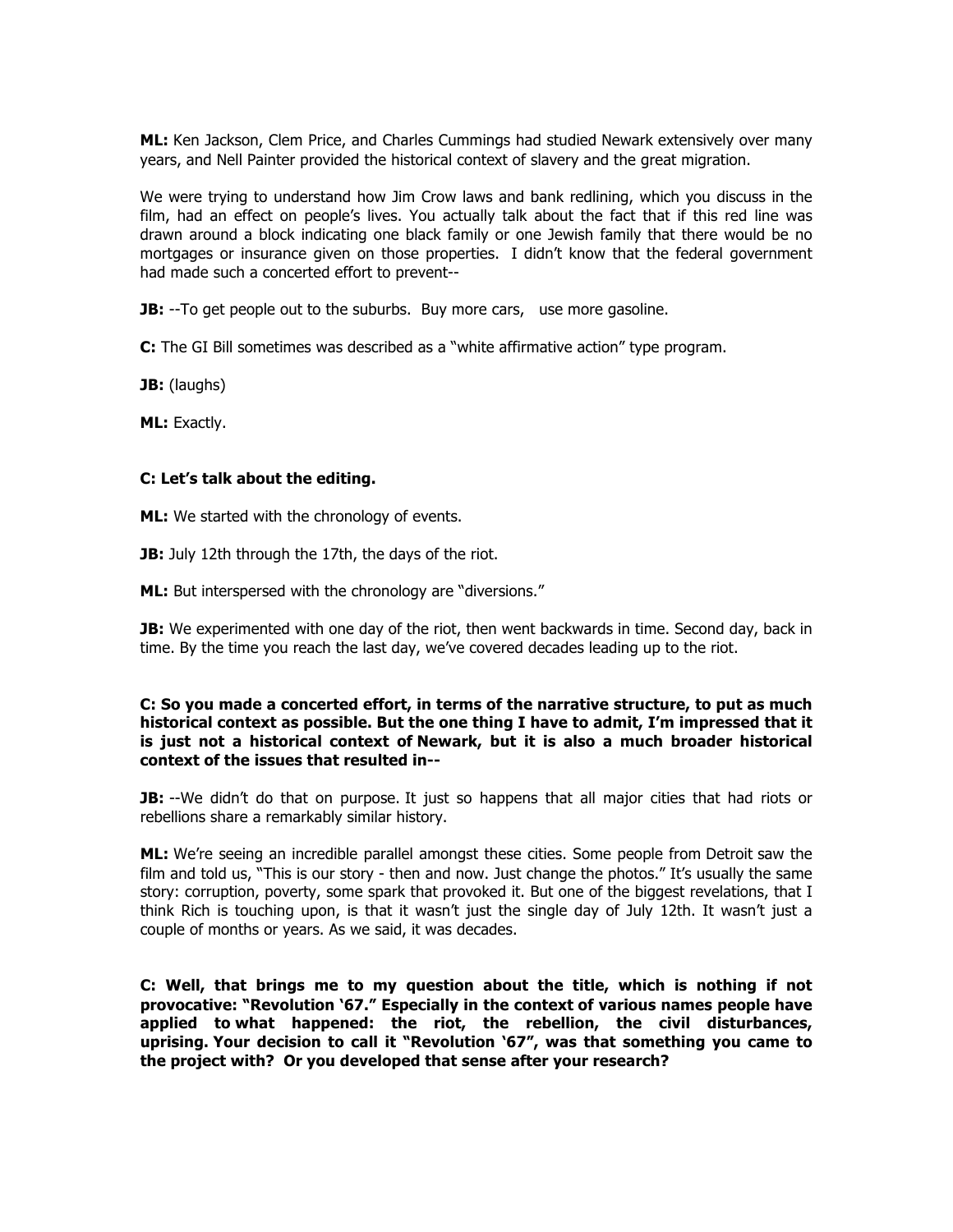**ML:** We started with a title of "Newark, 1967: Then and Now," but we wanted something more provocative, but not just to provoke. I saw revolution as the turn of a wheel. I see it as another cycle. I had a philosopher friend break it down in Marxian terms. She says revolution is the most complete and political term because it implies the conscious and organized participation of the masses to overthrow a system in order to create a new political system: a communist state or society in Marx's idea. It applies to our documentary because it refers to changes that should have taken place. The final part shows the rates of unemployment and poverty higher now than in 1967, which implies that if we don't change the status quo, a revolution could recur.

# **C: Did some of the participants, people who were adults and active back then, did they show signs that they evolved in their thinking about what happened?**

**ML:** Sheriff Fontoura was a police officer at the time. 40 years later, he maintains that it was chaos and you can't hold the police accountable for those circumstances. The most startling thing he says in the film is "Well, you hear a gunshot and you don't look or register anything, you just shoot back. So, whether it's somebody running towards you or away from you, you don't think, you just shoot." Hearing a police officer say that was not very comforting. It raises all kinds of questions about police brutality. Paul Zigo, the National Guardsman, told us he was sure there were no snipers in Newark in 1967 because when he was fired upon, it was an automatic weapon, and, to his knowledge, no law enforcement were carrying automatics. Our archival footage shows otherwise.

**JB:** Our evidence doesn't mean that he's wrong. Somebody could have fired upon him--

**ML:** --But we raise the question.

**JB:** We just put the doubt in people's minds. And also in his.

ML: There's the question of truth. We're illustrating what we see as people's memories, their perceptions, with "official accounts" and archival footage of the event and animation. The question becomes: what is truth?

When we interviewed Tom Hayden, he said something very interesting. He said something like "I have a memory of a birthday party when I was very young, because of a photograph that was taken at that time, that I've seen over and over in my life, and so my memory of that event is superimposed by what the photograph captured."

## **C: Any enlightenment about the condition of the people in 1967? I'm reminded of "Root Shock" where Tony Imperiali's son says, "Yeah, the black people were treated like trash. They had a good reason to rebel." Any moments like that?**

**JB:** Yes, Former Governor Byrne, who was Essex County Prosecutor in 1967, told us that (reading from Gov. Byrne transcript) "The administration in Newark then wasn't really concerned as it should be with people who were unfortunate or deprived, who didn't have the opportunities in Newark that the democratic system should have offered them." I mean for the Governor to say that...

# **C: Did you face any issues in terms of, basically, you're two white filmmakers? Once again, we have these white people telling a story that is primarily about black people. Did that come up?**